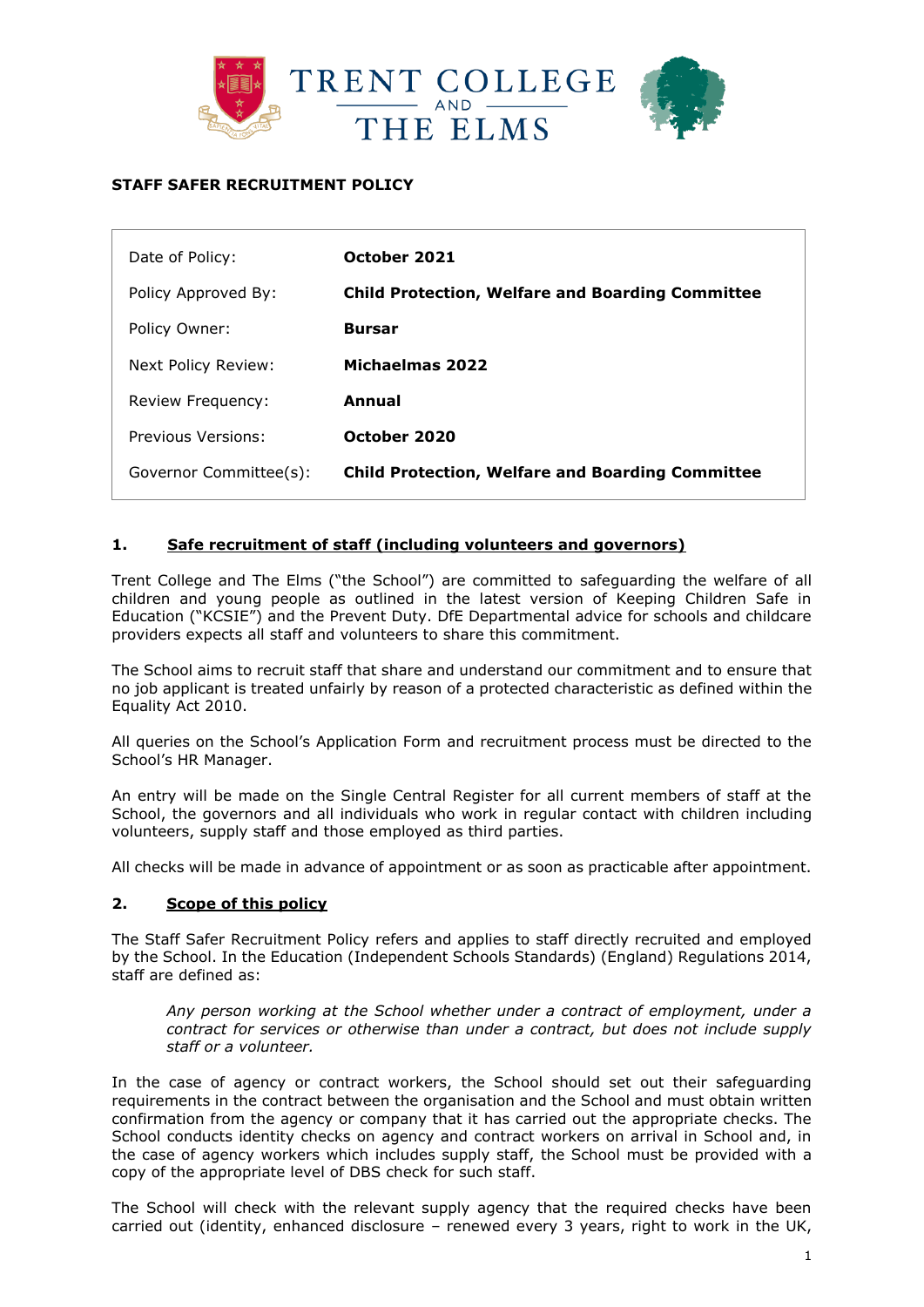barred list, prohibition, qualifications, overseas checks plus those checks set out in KCSIE as 'pre-employment' checks) before they are permitted to carry out work for the school. The Single Central Register shows these checks have been made and the School carries out its own identity check and has seen a copy of the disclosure (whether or not it discloses any information).

In respect of contractors, unchecked contractors will under no circumstances be allowed to work unsupervised in School. The School will determine the appropriate level of supervision depending on the circumstances. The school will conduct appropriate risk assessments. Certain individuals are automatically disqualified from acting in senior management positions within a charity. Whether an individual falls into the category of a senior management position is judged using the following criteria:

- A person who is accountable only to the governors, and who carries overall responsibility for the day-to-day management and control of the charity. At Trent College and The Elms this would be the Head.
- A person who is accountable only to the Head or the governors, and who is responsible for the overall management and control of the charity's finances. At Trent College and The Elms School this would be the Bursar.

Being disqualified means that a person can't take on, or stay in, a senior manager position – even on an interim basis, unless the Charity Commission has removed (or 'waived') the disqualification.

### **3. Application for a post**

Job vacancies when advertised will include a statement outlining the School's commitment to safeguarding and promoting the welfare of children and young people and the expectation that all staff and volunteers share this commitment. The School will only accept applications from candidates completing the relevant Application Form in full. CVs will not be accepted in substitution for completed Application Forms.

The School will make candidates aware that all posts in the School involve some degree of responsibility for safeguarding children, although the extent of that responsibility will vary according to the nature of the post. Candidates for employed posts will receive a Job Description and Person Specification for the role applied for.

Checks will be made of previous employment history to ascertain satisfactory reasons for any gaps in employment. These checks will then be checked against references and any discrepancies discussed with the candidate.

The successful applicant will be required to complete a Disclosure Form from the Disclosure and Barring Service ("DBS") for the position and, where appropriate, a check of the Barred List will be undertaken. Any offer of employment will be conditional on obtaining such satisfactory checks. Additionally, successful applicants should be aware that they are required to notify the school immediately if they are any reasons why they should not be working with children. This includes any staff who are disqualified from childcare or registration.

The statutory guidance "Disqualification under the Childcare Act 2006" applies to those providing early years childcare or later years childcare, including before school and after school clubs, to children who have not attained the age of 8 AND to those who are directly concerned in the management of that childcare.

The school takes its responsibility to safeguard children very seriously and any staff member and/or successful candidate who is aware of anything that may affect his/her suitability to work with children must notify the school immediately. This will include notification of any convictions, cautions, court orders, reprimands or warnings he/she may receive.

Staff and/or successful candidates who are disqualified from childcare or registration may apply to Ofsted for a waiver of disqualification. Such individuals may not be employed in the areas from which they are disqualified, or involved in the management of those settings, unless and until such waiver is confirmed.

The School has a legal duty under section 26 of the Counter-Terrorism and Security Act 2015 to have 'due regard to the need to prevent people from being drawn into terrorism'. This is known at the Prevent duty. Schools are required to assess the risk of children being drawn into terrorism, including support for extremist ideas that are part of terrorist ideology.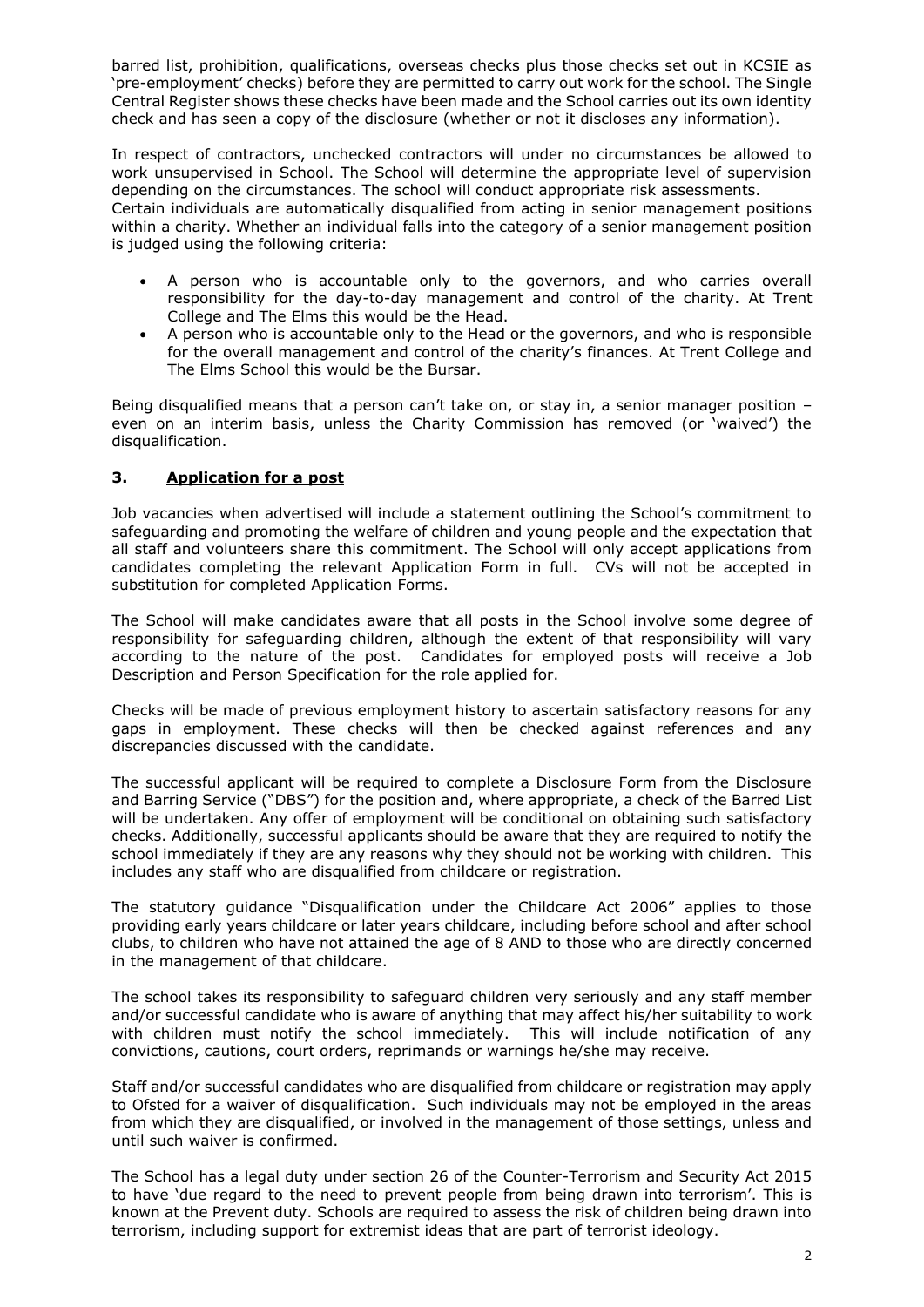If the candidate is currently working with children, on either a paid or voluntary basis, the School will ask their current employer about disciplinary offences, including disciplinary offences relating to children or young persons (whether the disciplinary sanction is current or time expired), and whether the candidate has been the subject of any child protection allegations or concerns and if so the outcome of any enquiry or disciplinary procedure.

If the candidate is not currently working with children but has done so in the past, the School will ask the previous employer about those issues. Where neither the current nor previous employment has involved working with children, the School will still ask the current employer about the candidate's suitability to work with children. Where the candidate has no previous employment history, the School may request character references which may include references from the candidate's school or university.

All candidates should be aware that provision of false information is an offence and could result in the application being rejected or summary dismissal by the School if they have been appointed, and a possible referral to the police and/or DBS.

### **4. Invitation to Interview**

The School will shortlist applicants according to the relevance and applicability of their professional attributes and personal qualities to the role. At least two people will carry out the shortlisting exercise, consider any inconsistencies, look for gaps in employment and reasons given for them, and explore all potential concerns.

Shortlisted applicants will then be invited to attend a formal interview at which his/her relevant skills and experience will be discussed in more detail.

Candidates should be asked to complete a self-declaration form in relation to their criminal record or information that would make them unsuitable to work with children. Self-declaration is subject to Ministry of Justice guidance on the disclosure of criminal records. Applicants will be asked to sign a declaration confirming that the information they have provided is true. Where there is an electronic signature, the shortlisted candidate should physically sign a hard copy of the application at the point of interview.

The School may obtain references prior to interview or, in any case, on conditional offer of employment. This allows any concerns raised to be explored further with the referee and can be taken up with the shortlisted candidate at interview or shortly thereafter.-

All formal interviews will have a panel of at least two senior staff and will follow planned questions. At least one of the panel members will have undertaken safer recruitment training. The Chair of Governors should chair the panel for the Bursar's/Head's appointment. The interviewers involved will be required to state any prior personal relationship or knowledge of any of the candidates and a judgement will be made by the Chair as to whether or not an interviewer should withdraw from the panel.

The interview will be conducted in person and the areas which it will explore will include suitability to work with children including where appropriate, any discussion of information shared by a candidate in their self-declaration form. Any gaps in employment or frequent changes in employment will be included in questioning at interview.

All candidates invited to interview must bring documents confirming any educational and professional qualifications that are necessary or relevant for the post (e.g. the original or certified copy of certificates, diplomas etc). Where originals or certified copies are not available for the successful candidate, written confirmation of the relevant qualifications must be obtained by the candidate from the awarding body.

The School requests that all candidates invited to interview also bring with them:

- A current driving licence including a photograph or a passport and a full birth certificate;
- A utility bill or financial statement issued within the last three months showing the candidate's current name and address;
- Where appropriate any documentation evidencing a change of name;
- Where applicable, proof of entitlement to work and reside in the UK.

**Please note that originals of the above are necessary. Photocopies or certified copies are not sufficient.**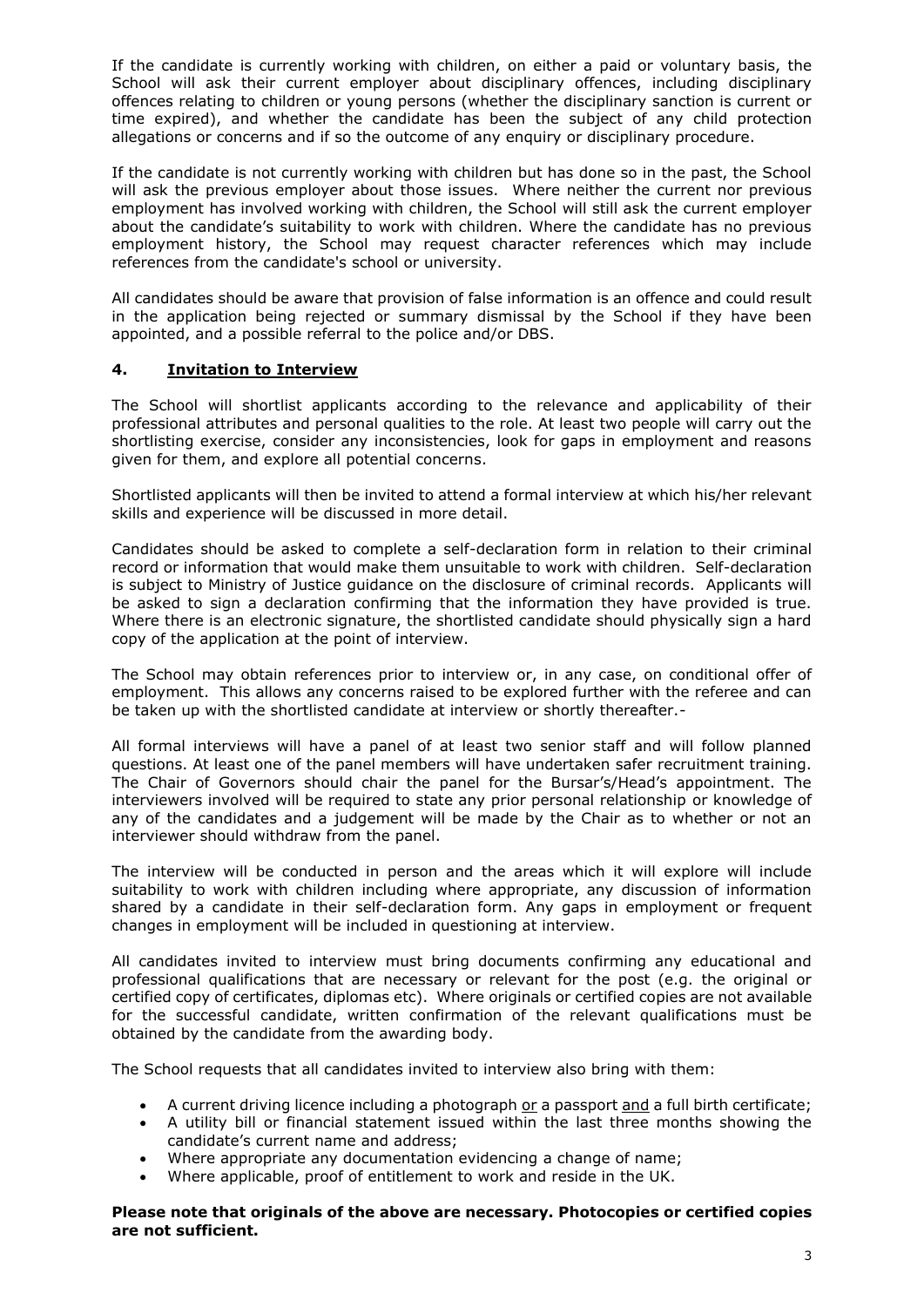Candidates with a disability who are invited to interview should inform the School of any necessary reasonable adjustments or arrangements to assist them in attending the interview.

### **5. Conditional Offer of Appointment: Pre-Appointment Checks**

As part of the recruitment process, all staff and volunteers (collectively referred to as "applicants" for the purposes of this policy) who work within the School will have their suitability to work with children assessed. An enhanced DBS check will be required for applicants who will be engaged in regulated activity. In summary "regulated activity" means if as a result of their work they:

- will be responsible, on a regular basis in School, for teaching, training instructing, caring for or supervising children; or
- will carry out paid, or unsupervised unpaid, work regularly in School where that work provides an opportunity for contact with children; or
- engage in intimate or personal care or overnight activity, even if this happens only once.

In some cases an applicant will be supervised to such a level that they are not in regulated activity. The School will need to consider:

- whether the individual will be supervised by a member of staff in a regulated activity, and whether the supervision will be regular and day to day;
- whether the supervision will be reasonable in all the circumstances to ensure the protection of children: and
- whether the supervised individual is a volunteer.

Any offer to a successful candidate will be conditional upon:

- Receipt of at least two satisfactory references (if these have not already been received);
- Verification of identity and qualifications including, where appropriate, evidence of the right to work in the UK (if not already received);
- A satisfactory enhanced DBS check and, if appropriate, a check of the Barred List maintained by the DBS;
- For a candidate to be employed as a teacher, a check that that the candidate is not subject to a prohibition order issued by the Secretary of State or any sanction or restriction imposed (that remains current) by the historic General Teaching Council for England before its abolition in March 2012. Teaching work is defined in The Teachers' Disciplinary (England) Regulations 2012 to encompass:
	- Planning and preparing lessons and courses for pupils;
	- Delivering and preparing lessons to pupils;
	- Assessing the development, progress and attainment of pupils; and
	- Reporting on the development, progress and attainment of pupils;
- Verification of professional qualifications, including Qualified Teacher Status, where appropriate;
- Verification of successful completion of statutory induction period (for teaching posts applies to those who obtained QTS after 7 May 1999);
- *Where the successful candidate has worked or been resident overseas:* Such further checks and confirmations as the School may consider appropriate so that any relevant events that occurred outside the UK can be considered. Where possible, this shall include the candidate providing the School with proof of his/her past conduct as a teacher in the form of a letter of professional standing from the professional regulating authority in the country in which s/he has worked;
- Evidence of satisfactory medical fitness;
- Confirmation that the candidate is not disqualified from providing childcare as set out in the statutory guidance "Disqualification under the Childcare Act 2006" **OR** Receipt of a signed Self-Declaration form showing that the candidate is not disqualified from providing childcare as set out in the statutory guidance "Disqualification under the Childcare Act 2006";
- For a candidate to be employed into a senior management position as set out above under "Scope of this Policy", receipt of a signed "senior charity manager positions: automatic disqualification declaration" confirming that the candidate is not disqualified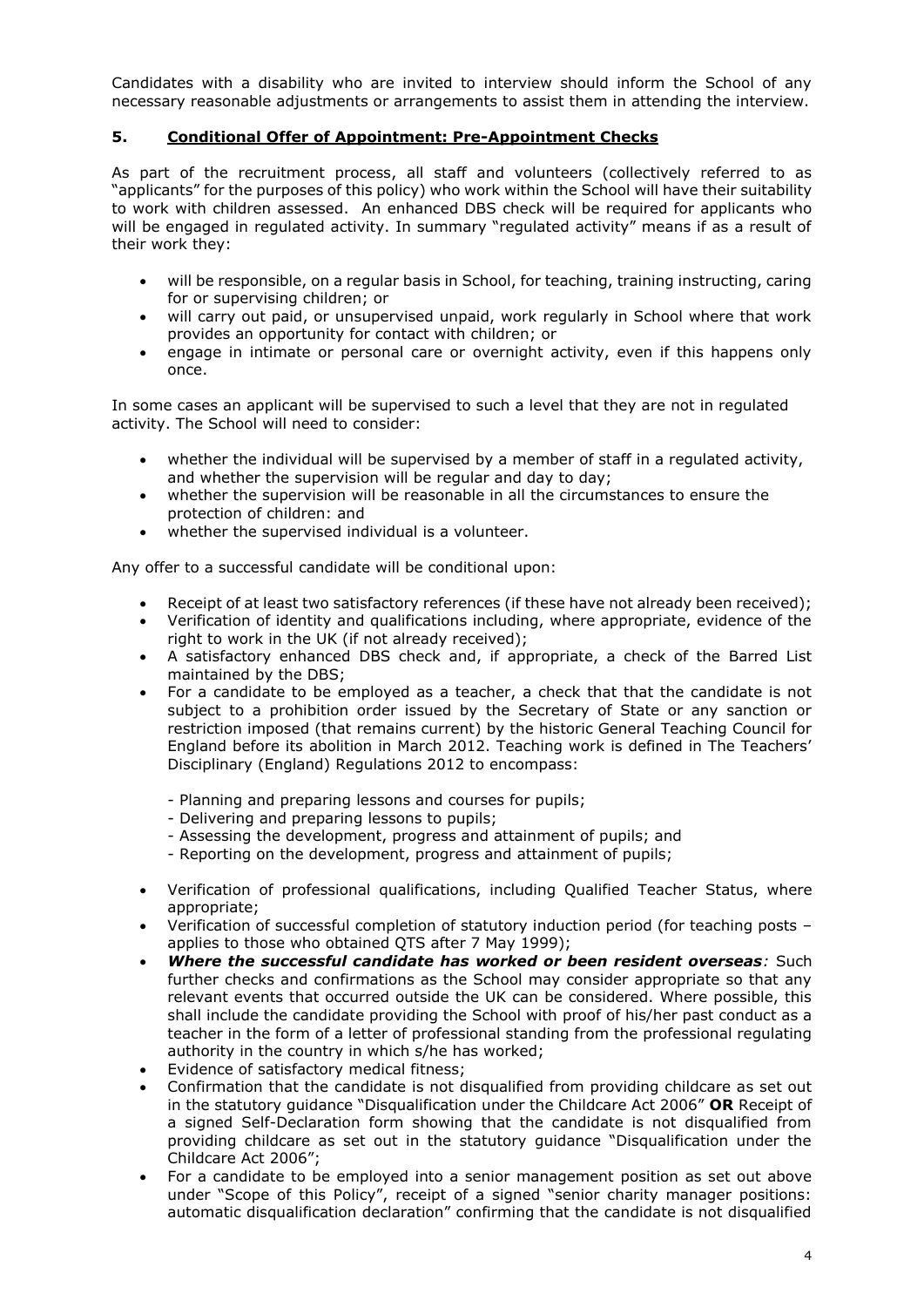from acting in a senior management position for a charity in accordance with the automatic disqualification rules for charities.

• Where the successful candidate will be taking part in the management of the school, a check will be carried out under section 128 of the Independent Educational Provision in England (Prohibition on Participation in Management) Regulations 2014. This applies to all Governors, Senior Management Team and teaching heads of department; and

It is the School's practice that a successful candidate must complete a pre-employment health questionnaire. The information contained in the questionnaire will then be held by the School in strictest confidence and processed in accordance with the Privacy Notice – Staff and Governors and Data Protection Policy. This information will be reviewed against the Job Description and the Person Specification for the particular role, together with details of any other physical or mental requirements of the role i.e. proposed workload, extra-curricular activities, and/or layout of the School.

The School is aware of its duties under the Equality Act 2010. No job offer will be withdrawn without first consulting with the applicant, considering medical evidence and considering reasonable adjustments.

### **6. References**

The School will seek the references referred to in section 5 above for shortlisted candidates and will approach previous employers for information to verify particular experience or qualifications, before interview, or as soon as possible thereafter. One of the references must be from the applicant's current or most recent employer. References must be received by a senior person with appropriate authority. If the candidate does not wish the School to take up references in advance of the interview, they should notify the School at the time of applying. The School will ask all referees if the candidate is suitable to work with children.

The School will only accept references obtained directly from the referee and it will not rely on references or testimonials provided by the applicant or on open references or testimonials. The School will verify all references. Where references are received electronically, the School will ensure they originate from a legitimate source.

The School will compare any information provided by the referee with that provided by the candidate on the Application Form. Any inconsistencies will be discussed with the candidate.

#### **7. Criminal Records Policy**

The School will refer to the Department for Education ("DfE") document, 'Keeping Children Safe in Education' and any amended version in carrying out the necessary required DBS checks.

The School complies with the provisions of the DBS Code of Practice, a copy of which may be obtained on request.

#### **DBS Update Service**

Where an applicant subscribes to the DBS Update Service the applicant must give consent to the school to check there have not been changes since the issue of a disclosure certificate. A barred list check will still be required.

#### **If disclosure is delayed**

A short period of work is allowed under controlled conditions, at the Head's discretion. However, if an 'enhanced disclosure' is delayed, a Head may allow the member of staff to commence work:

- Without confirming the appointment;<br>• After a satisfactory check of the harr
- After a satisfactory check of the barred list if the person will be working in regulated activity and all other relevant checks (including any appropriate prohibition checks) having been completed satisfactorily;
- Provided that the DBS application has been made in advance;
- With appropriate risk assessment and safeguarding conditions taken;
- Safeguards reviewed at least every two weeks by the Head/Bursar and member of staff;
- The person in question is informed what these safeguards are; and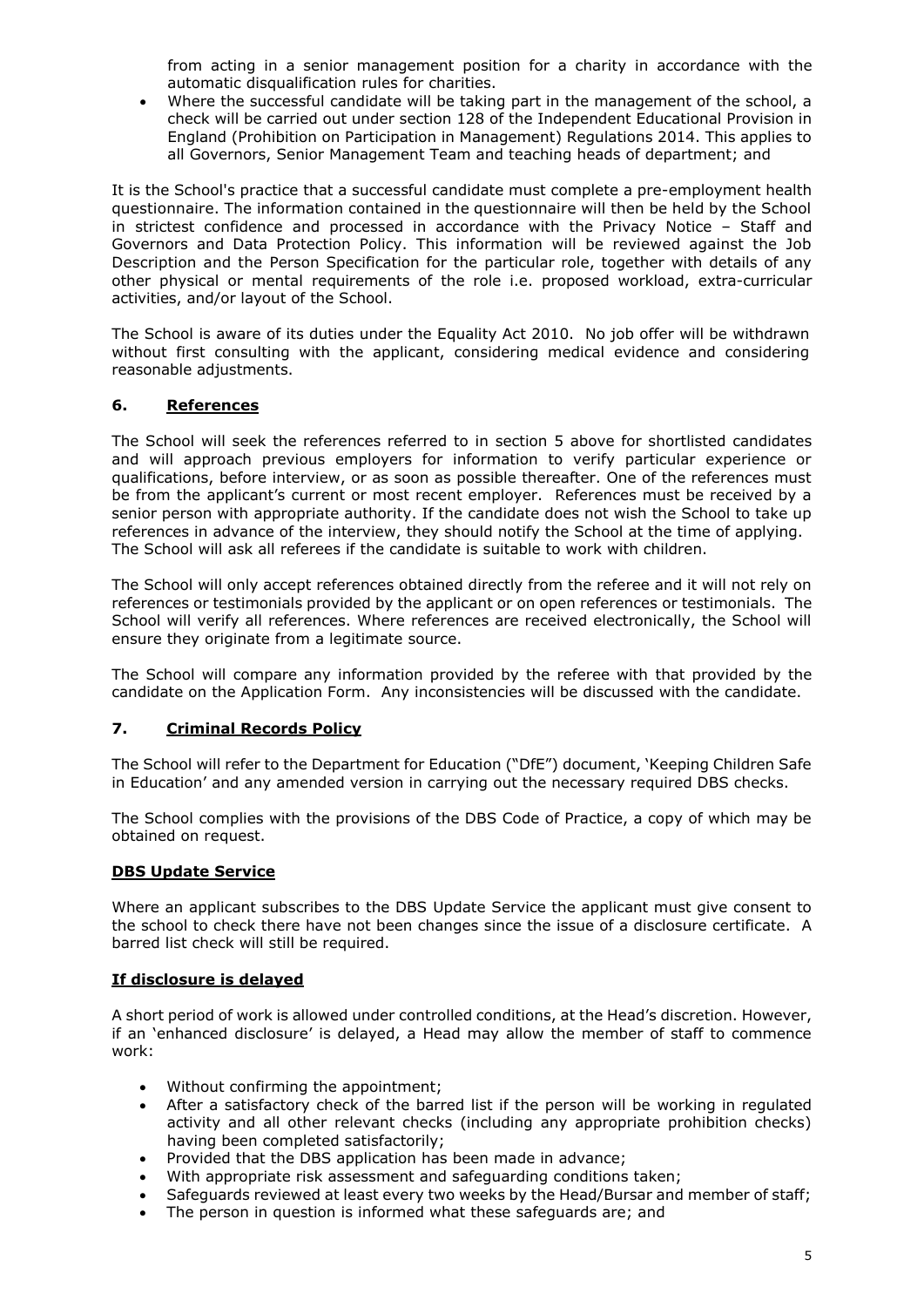• As a recommendation, that a note is added to the single central register and evidence kept of the measures put in place.

### **8. Retention, Security of Records and Data Protection Obligations**

The School will comply with its obligations regarding the retention and security of records in accordance with the DBS Code of Practice and its obligations under its Data Protection Policy. Copies of DBS certificates will not be retained for longer than 6 months.

Recruitment records for staff (and where applicable for volunteers) will hold the following details, confirmed in writing:

- Disclosure Reference number of the DBS check at the highest available level.
- a minimum of two written references, including the most recent employer, with a reference request letter that specifically asks all referees to state any known reason why the person should not be employed to work with children and that there should be no material mis-statement or omission relevant to the suitability of the applicant.
- a written record of the job interview with the member of staff.
- a written copy of the job description the member of staff was recruited into.

The School will comply with its data protection obligations in respect of the processing of criminal records information. More information on this is included in the Privacy Notice – Staff and Governors and the Data Protection Policy.

#### **Monitoring**

- The monitoring of the Safer Recruitment Policy is undertaken by the Bursar, who line manages the HR Manager. The Bursar will, prior to any new member of staff/volunteer commencing work at the School, check the individual is entered correctly onto the Single Central Register (SCR) and that all necessary dates for recruitment checks have been entered into the SCR in accordance with the Independent Schools Standards Regulations. The HR Manager will share the staff/volunteer file with the Bursar for verification.
- The Head of Trent College and Head of The Elms will receive a termly update highlighting the new employees at the School on the SCR. Both Heads will undertake a termly visit (either jointly or individually) to the HR Department to examine the School's SCR and audit a sample of staff files to ensure they are compliant with all current regulations.
- On behalf of the Board of Governors, one governor from the Child Protection, Welfare & Boarding Committee and one governor from the Compliance & Risk Committee will each undertake an annual monitoring visit to the HR Department to examine the School's SCR and audit a sample of staff files to ensure they are compliant with all current regulations. The Board of Governors may delegate this monitoring visit to an external paid consultant, who will provide a report directly to the Chair of Governors.

The annual monitoring of the SCR will be entered into the minutes of the main Board at the meeting where the report of the Governor's monitoring visit will be tabled.

## **Appendix**

#### **Policy on the Recruitment of Ex-Offenders**

The School will not unfairly discriminate against any candidate for employment on the basis of conviction or other details revealed. The School makes appointment decisions on the basis of merit and ability. If an individual has a criminal record this will not automatically bar him/her from employment within the School. Instead, each case will be decided on its merits in accordance with the objective assessment criteria set out below.

All candidates should be aware that provision of false information is an offence and could result in the application being rejected or summary dismissal if they have been appointed, and a possible referral to the police and/or DBS.

Under the relevant legislation, it is unlawful for the School to employ anyone who is included on the lists maintained by the DBS of individuals who are considered unsuitable to work with children. In addition, it will also be unlawful for the School to employ anyone who is the subject of a disqualifying order made on being convicted or charged with the following